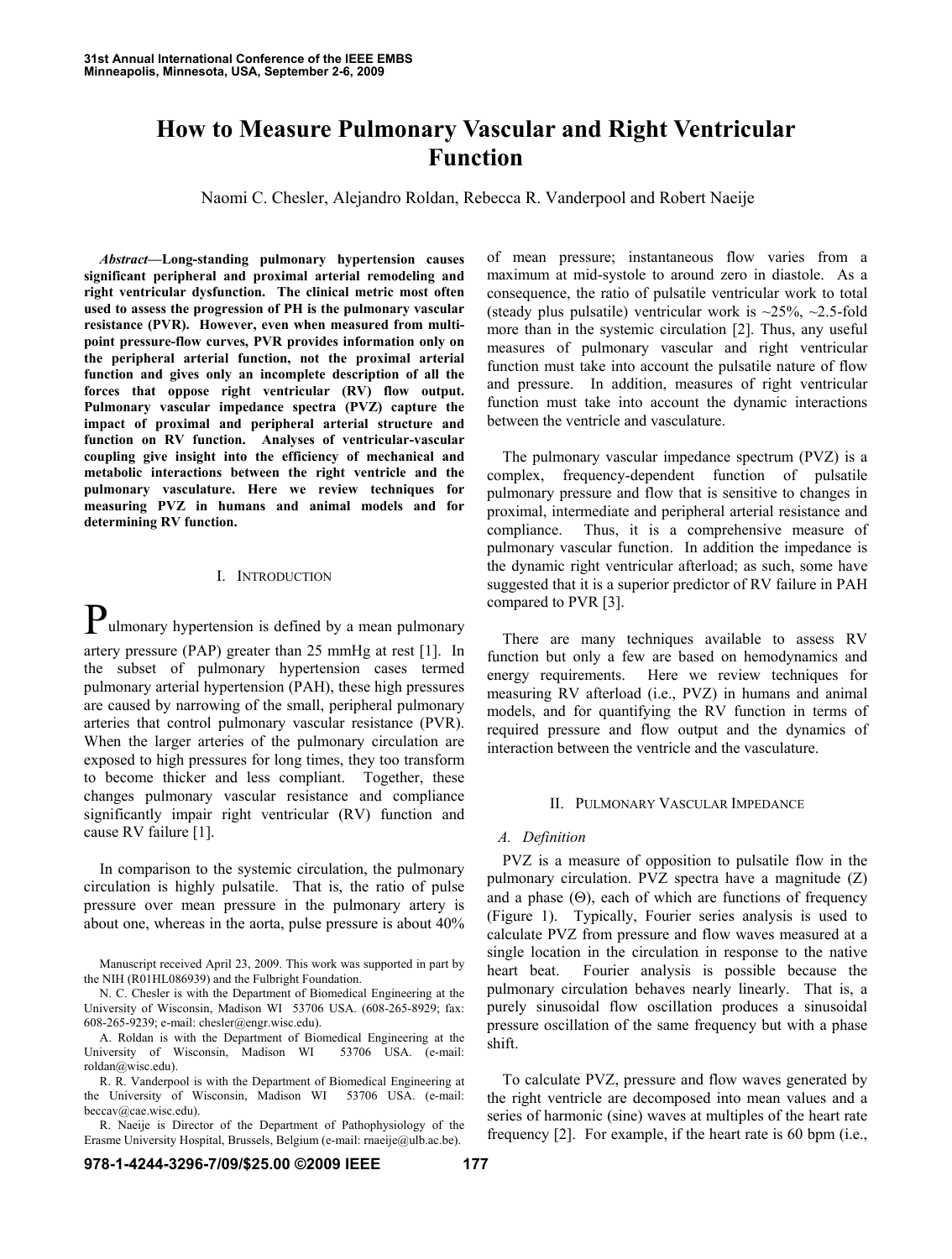1 Hz), the  $1<sup>st</sup>$  through  $10<sup>th</sup>$  harmonics occur at frequencies 1 Hz through 10 Hz. Alternatively, in an isolated lung setup, one can impose pulsatile flow at a range of frequencies with a mechanical pump as pioneered by Caro and McDonald [4]. In either case, the impedance magnitude Z is the modulus of the pressure divided by the modulus of the flow at a given frequency. The impedance phase  $\Theta$  is the phase delay between pressure and flow waves at a given frequency.

Unlike PVR, PVZ cannot be expressed as a single number; a graphical display is required to show the impedance magnitude and phase as functions of frequency. In healthy humans, impedance falls steeply from a relatively high value at 0 Hz to a first minimum at 2-4 Hz, followed by a second maximum at 6-8 Hz with smaller fluctuations at higher frequencies. At low frequencies, the phase angle is negative, indicating that flow leads pressure; at higher frequencies the phase hovers around zero [2] (Figure 1). In patients with PAH, the impedance magnitude is higher at all frequencies but most dramatically at the fundamental  $(0<sup>th</sup>)$ and lower order harmonics; also, impedance phase typically becomes more negative in patients with PAH (Figure 1) [5].



Fig. 1. Representative healthy and diseased (PAH) pulmonary input impedance spectra in adult humans [5].

PVZ magnitude at zero Hz  $(Z_0)$  is the ratio of mean pressure to mean flow, which corresponds to PVR. At high frequencies when the magnitude of PVZ is relatively constant and the phase is near zero, it can often be safely assumed that wave reflections are negligible. In this case PVZ magnitude is termed characteristic impedance  $(Z_C)$ , which reflects the ratio of inertial effects to compliance effects in the large, conduit arteries.

Because impedance is sensitive to blood flow pulsatility, the normal heart rate (HR) is an important parameter. In particular, the normal heart rate determines the way in which we interpret changes in impedance. In general, the low frequency behavior of the impedance is determined by the resistance vessels, the mid-range frequency behavior is determined by intermediate vessels and the high frequency behavior is determined by the vessels most proximal to the point of measure. For example, in the aorta, the input impedance is determined by the peripheral vasculature for frequencies <0.2 HR, the intermediate arterial network (i.e., the total arterial compliance) for  $0.2$  HR < frequencies  $\leq$ 3 HR, and the aorta for frequencies  $>3$  HR [6]. Similar relationships likely exist for the pulmonary vasculature.

#### *B. PVZ measurement in humans*

In order to measure PVZ in humans, right heart catheterization is typically required to obtain the transient pulmonary artery pressure synchronized to pulmonary artery flow. High fidelity pressure measurements can be made by catheters with solid state sensors at the tip [7,8]; lower fidelity data can be obtained by the fluid-filled catheters that are more commonly used clinically [9,10]. Similarly, flow can be measured intravascularly with a specialized sensor for flow at the tip of a catheter [7,8] or extravascularly with ultrasound [9,10].

Using these techniques, PVZ has been calculated healthy humans [11] and in patients with pulmonary hypertension secondary to mitral stenosis, congenital cardiac defects, congestive heart failure and COPD, and idiopathic pulmonary arterial hypertension [5, 12-14]. Generally, PVZ magnitude (including  $Z_0$  and  $Z_C$ ) increases and the first minima and maxima of impedance magnitude shifts shifted to higher frequencies (Figure 1). To date, particular changes in PVZ spectra that are diagnostic of particular diseases, their progression or their effective treatment, have not been identified.

## *C. PVZ measurement in animal models*

PVZ has been measured in large and small animals using in vivo and ex vivo techniques. The in vivo techniques are similar to those used in humans; the ex vivo techniques often employ an isolated lung and a pressure or flow pump that replaces the function of the heart. An advantage of ex vivo, isolated lung measurement of PVZ is that the effects of changes in pulmonary arterial, left atrial and airway pressures, as well as flow rate and HR can be independently investigated. Also, changes in PVZ can be correlated with direct measurements of pulmonary arterial mechanics via isolated vessel experiments, whole lung morphometrics or other techniques.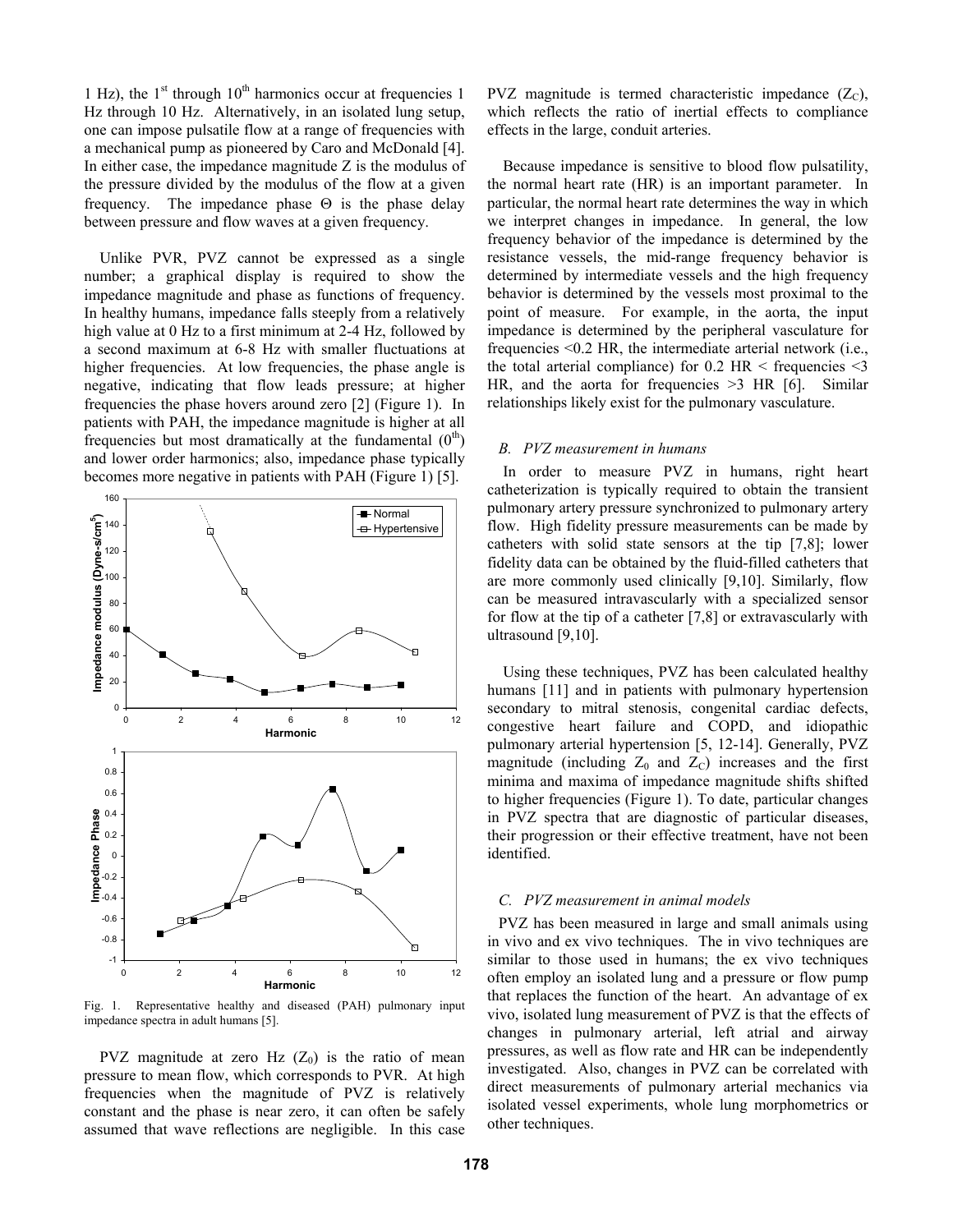The choice of animal model not only affects the relevant frequency range for PVZ (because native HR depends inversely on animal size) but can also affect the way in which pathology affects metrics of PVZ. For example, changes in  $Z_c$  after experimental pulmonary embolization have been shown to differ with species: in dog lungs,  $Z_C$ decreased after embolization with glass beads and autologous blood clots but in pigs and goats,  $Z_c$  increased [15-19]. In mice, we found no significant changes in  $Z_c$ with microsphere embolization [20]. PVZ is easier to measure accurately in larger animal models but using rodent models the impact of genetically engineered defects on pulmonary vascular function can be determined.

Finally, computer models can be used to gain insight into the changes in pulmonary vascular mechanics responsible for changes in pulmonary vascular impedance. The simplest models are lumped parameter models such as the three- for four-element Windkessel [21, 22]. These models account for PVR and compliance but cannot capture wave reflections. Transmission line models capture wave reflections but typically do not account for the complexity of pulmonary vascular architecture. Fully three-dimensional computational models of pulsatile blood flow in the lung are possible but the computational costs can be daunting [23]. Models also have the advantage that they can be used to predict changes with growth and development and investigate spatially specific structure-function relationships.

# III. RIGHT VENTRICULAR FUNCTION

Useful and well established parameters for assessing ventricular function include cardiac output, ejection fraction, end-systolic pressure-volume relation, end-diastolic pressure-volume relation, preload recruitable stroke work, mechanical efficiency, relaxation factor and maximum and minimum dP/dt [24-26]. However, quantifying ventricular function without attention to pulmonary vascular function ignores the important dependency of ventricular output on arterial impedance.

To understand the dependency of ventricular function on arterial function, the concept of ventricular-vascular coupling was developed by Sagawa and coworkers [26]. In their approach, ventricular end-systolic elastance  $(E_{\infty})$  and arterial effective elastance  $(E_a)$  are calculated from ventricular pressure-volume loops (Figure 2). Pressurevolume loops at different levels of preload are required for this technique, which can be difficult to achieve clinically. Recently, the so-called single beat method was developed to enable calculation of  $E_{es}$  and  $E_a$  from only RV and pulmonary artery pressure waveforms [27].

 $E_{\rm es}$  provides insight into the ventricular function,  $E_{\rm a}$ provides insight into vascular function, and their ratio measures the efficiency of ventricular-vascular hemodynamic interactions [28, 29]. When the ventricle and vasculature are efficiently coupled, minimal energy is

wasted in the pulse pressure and maximal energy is transmitted in the mean pressure [30]. In this case, the ventricle operates at a maximum efficiency and submaximal stroke work such that  $E_{es}/E_a > 1.5$ . By contrast, for a poorly performing ventricle or high impedance vasculature, energy may be wasted through a variety of mechanisms including overly rapid pulse wave reflections as occur with age [31, 32] increased arteriolar resistance as occurs in hypertension [33], and ventricular dilation as occurs with heart failure [33]. In these cases,  $E_{es}/E_a < 1$  and ventricular-vascular uncoupling occurs [34, 35].



Fig. 2. Schematic of right ventricular pressure-volume (PV) loops showing calculation of  $E_{es}$  and  $E_a$ . The normal PV loop is shown with a solid black line. Preload is reduced by vena caval occlusion, which yields the dashed PV loop. The line connecting end systole for these loops approximates  $E_{es}$ .  $E<sub>a</sub>$  is the absolute value of the slope of the line end systole to end diastole.

## IV. CONCLUSION

Pulmonary vascular resistance is well known to increase with pulmonary arterial hypertension, but prolonged periods of high pressure may also decrease pulmonary vascular compliance. Thus, measures such as PVZ that capture changes in both resistance and compliance are critical to understanding changes in pulmonary vascular function. Right ventricular function is also dynamic; nearly 25% of total work required of the right ventricle goes into creating the pulmonary artery pulse pressure. The concept of ventricular-vascular coupling efficiency is a useful tool for understanding dynamic right ventricular function and impairments in function that are caused by ventricular and/or vascular disease.

#### **REFERENCES**

[1] McLaughlin VV, Archer SL, Badesch, DB et al. ACCF/AHA 2009 Expert Consensus Document on Pulmonary Hypertension. A Report of the American College of Cardiology Foundation Task Force on Expert Consensus Documents and the American Heart Association. Circulation 2009; 119: 10.1161/CIRCULATIONAHA.109.192230